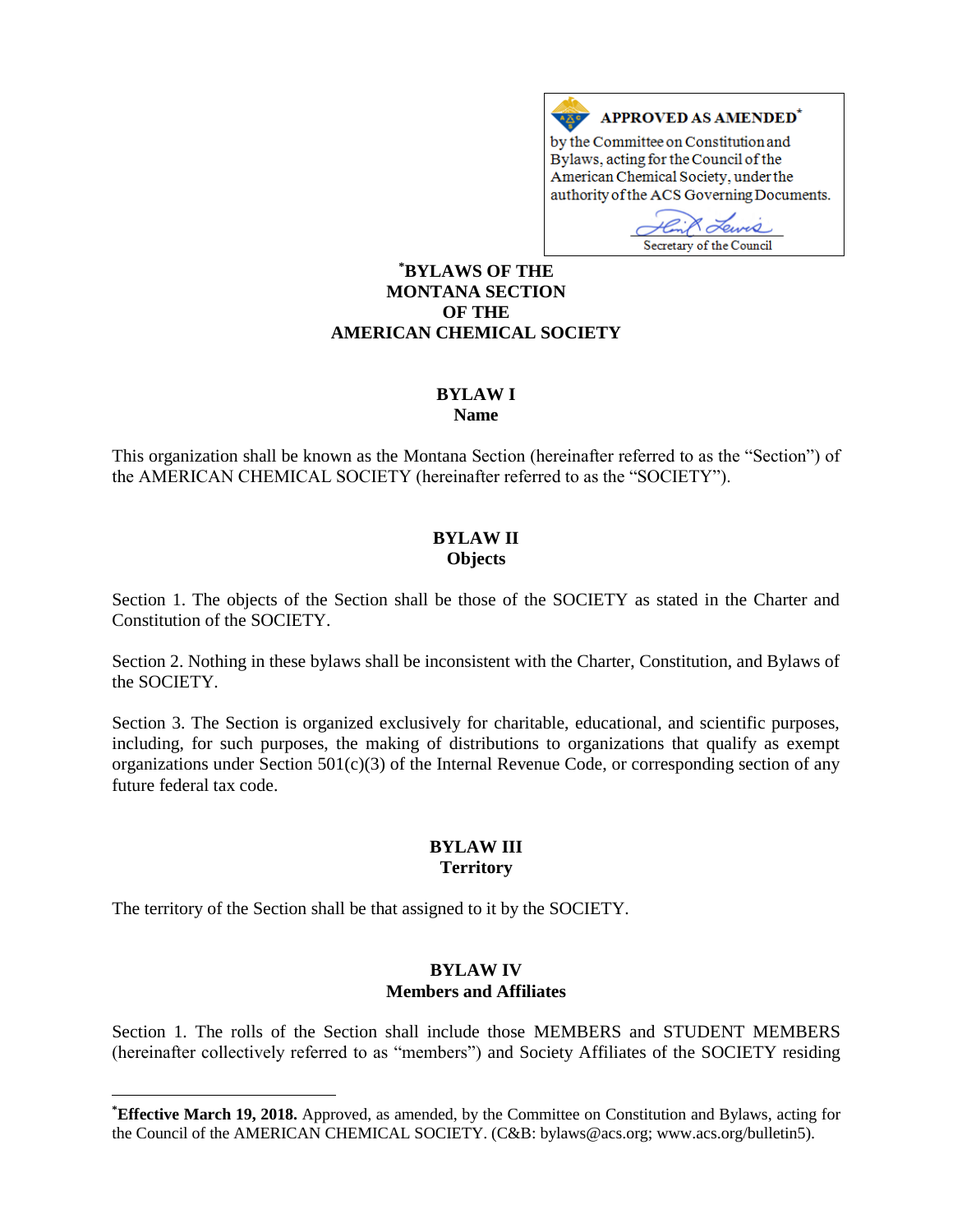within the territory of the Section provided that any exceptions to this rule shall be made in conformity with the Constitution and Bylaws of the SOCIETY.

Section 2. STUDENT MEMBERS shall be entitled to all privileges of membership except that of holding an elective position of the SOCIETY. A STUDENT MEMBER may not serve as a Councilor, Alternate Councilor, or the Temporary Substitute Councilor, but may be appointed as a committee chair and may hold an elective position of the Section as noted elsewhere in these bylaws.

Section 3. The Section may have Local Section Affiliates as authorized in the Constitution and Bylaws of the SOCIETY. A Local Section Affiliate shall retain affiliate status only so long as payment is made of Local Section Affiliate dues of not less than two dollars (\$2.00) per annum. A Local Section Affiliate may not (1) hold an elective position, (2) vote for an elective position of the Section; (3) vote on Articles of Incorporation and bylaws, (4) vote for Councilor(s) or Alternate Councilor(s); or (5) serve as a voting member of the Executive Committee. Except as mentioned above, a Local Section Affiliate may be appointed as a committee chair.

Section 4. Society Affiliates may be assessed dues in the amount specified by the Executive Committee. A Society Affiliate may not (1) hold any elective position(s), (2) vote for an elective position of the Section, (3) vote on Articles of Incorporation and bylaws of the Section, (4) vote for the Councilor(s) or Alternate Councilor(s), or (5) serve as a voting member of the Executive Committee. Except as mentioned above, a Society Affiliate may be appointed as a committee chair.

Section 5. Members and affiliates shall have such rights and privileges as accorded to them by the Constitution and Bylaws of the SOCIETY and these bylaws.

# **BYLAW V**

# **Officers, Executive Committee, and Councilor(s)**

Section 1. The officers of the Section shall be members of the SOCIETY and the Section and shall consist of the Chair, Chair-Elect, Secretary, and Treasurer. The Secretary and Treasurer positions may be held by the same person.

Section 2. The Executive Committee shall be the governing body of the Section and as such shall have full power to conduct, manage, and direct the business and affairs of the Section in accordance with the Constitution and Bylaws of the SOCIETY and these bylaws. The Executive Committee shall consist of the officers of the Section, the Immediate Past Chair, the Councilor(s), and Alternate Councilor(s) and as nonvoting members, the chairs of the standing committees.

Section 3. The Chair and Chair-Elect of the Section shall serve for a term of one year beginning on January 1 or until their successors are elected. At the end of the Chair-Elect's term of office, the Chair-Elect shall succeed to the office of Chair. The Secretary and Treasurer shall serve for a term of two years beginning on January 1 or until their successors are elected; they shall be elected in alternate years, whenever possible, to provide for a rotation of terms. With the exception of the Chair and Chair-Elect, the incumbent of any position is eligible for reelection.

Section 4. The duties of the officers shall be such as usually pertain to their offices, together with those required by these bylaws and by the Constitution and Bylaws of the SOCIETY, and such other duties as may be assigned to them from time to time by the Executive Committee.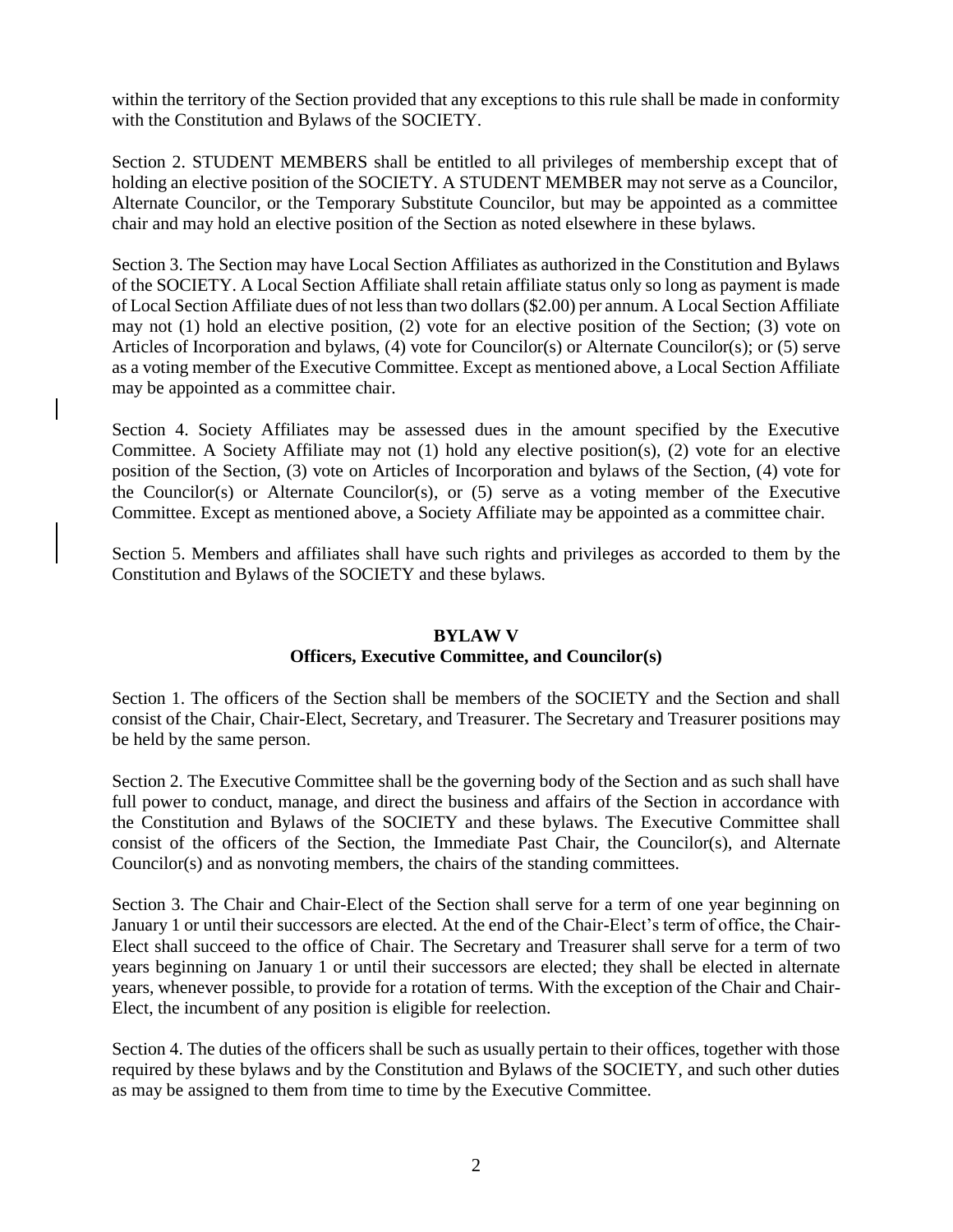- a. The duties of the Chair shall be to preside at meetings of the Executive Committee, to carry into effect the decisions and recommendations of that Committee, to preside at meetings of the Section to conduct governance business, to appoint, with the approval of the Executive Committee, all committee chairs and committee members except as stated elsewhere in these bylaws, and to carry out the duties required by the Constitution and Bylaws of the SOCIETY.
- b. The duties of the Chair-Elect shall be to assist the Chair with the direction and management of the Section. In the absence of the Chair, the duties of the office shall devolve upon the Chair-Elect.
- c. The duties of the Secretary shall be to keep a record of the minutes of the meetings of the Section and of the Executive Committee, to maintain a list of members and affiliates, to send to members and affiliates such notices as the business of the Section may require, to submit a report to the Section at its annual meeting, and to carry out the duties required by the Constitution and Bylaws of the SOCIETY and elsewhere in these bylaws. The Secretary shall preside over meetings in the absence of both the Chair and Chair-Elect.
- d. The Treasurer shall have charge of the funds of the Section, keep an accurate record of all receipts and disbursements, receive dues, and make those disbursements approved by the Executive Committee. The Treasurer shall render an account of all transactions and of the financial condition of the Section to the Executive Committee at times set by the Committee, and shall submit such reports as are required by the Constitution and Bylaws of the SOCIETY.

#### Section 5. Vacancies

- a. In the event of a vacancy in the office of Chair, the Chair-Elect shall assume the duties of Chair for the remainder of the term. In such case, the Chair-Elect moving into the position of Chair shall also hold that position during the normal term as Chair as part of the leadership transition.
- b. All other vacancies, except for Councilor(s) and Alternate Councilor(s), shall be filled by majority vote of the Executive Committee through interim appointment for the period up to the next annual election. At that time, the procedures for election as outlined in the bylaws of the Section shall be followed.
- c. An interim appointee to the vacated office of Chair-Elect shall not automatically succeed to the office of Chair. At the next election, both a Chair and a Chair-Elect shall be elected.

#### Section 6. Councilor(s), Alternate Councilor(s), and Temporary Substitute Councilor

- a. The Section shall have Councilor(s) and Alternate Councilor(s) as provided in the Constitution and Bylaws of the SOCIETY. The Section's Councilor(s) and Alternate Councilor(s) shall carry out those duties assigned to them by the Constitution and Bylaws of the SOCIETY. In particular, the Councilor(s) (or Alternate Councilor(s) or Temporary Substitute Councilor if so designated to serve in place of the Councilor for a particular meeting), shall attend meetings of the Council of the SOCIETY and represent the Section at such meetings.
- b. Councilor(s) and Alternate Councilor(s) shall be elected by ballot from among the MEMBERS for three-year terms beginning January 1. Reelection is permissible. Councilor(s) shall be elected in separate years, whenever possible, to provide for a rotation of terms in accordance with the Constitution of the SOCIETY. A partial term of one or two years shall be used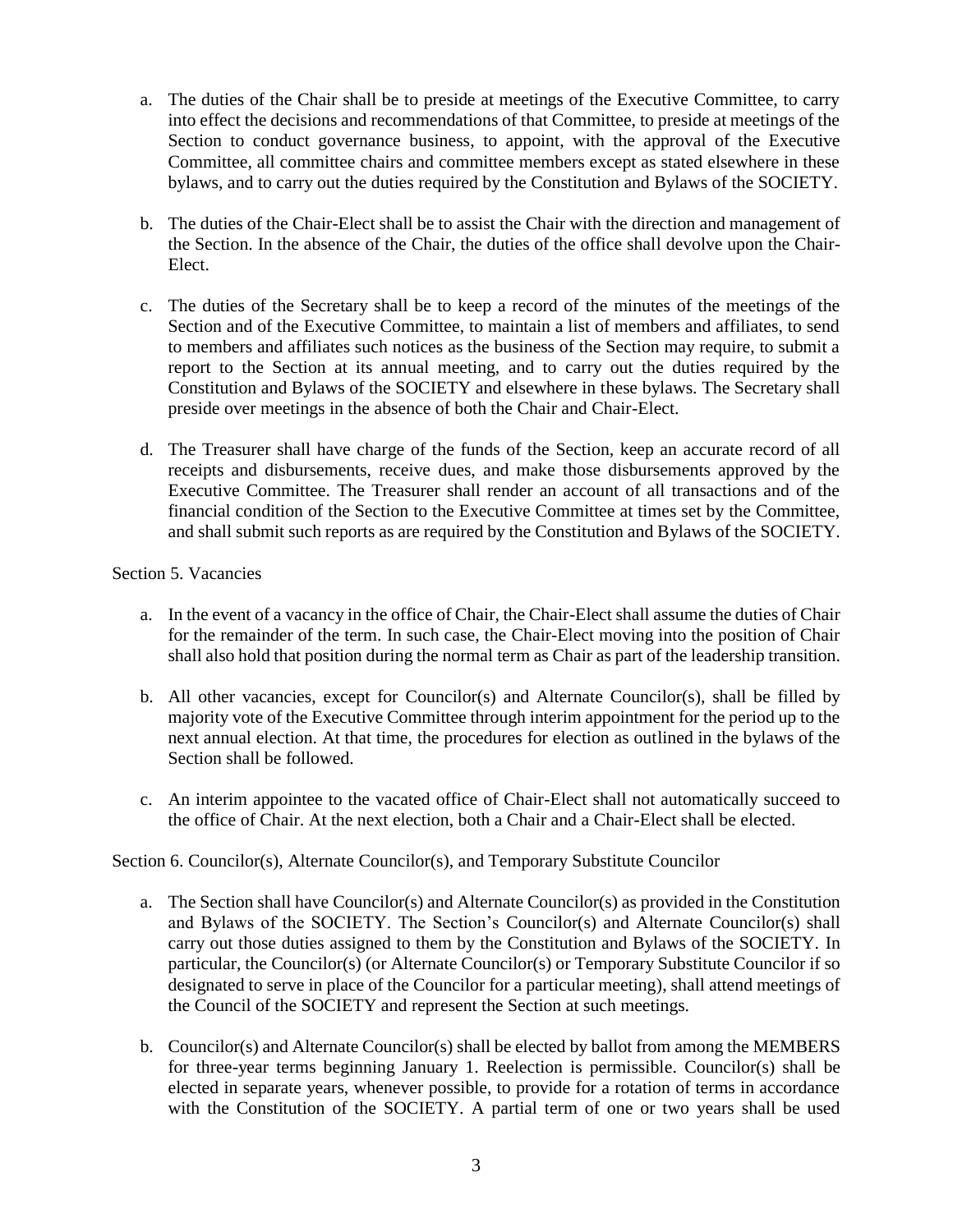whenever necessary to establish or to restore rotation of three-year terms provided that the Councilor and/or Alternate Councilor agree to the partial term before the election.

- c. In the event that a Councilor is unable to attend a specified meeting of the Council of the SOCIETY, the Chair of the Section shall appoint one of the Alternate Councilor(s) to serve as Councilor at the specified meeting. Such appointment of an Alternate Councilor shall be for only one meeting.
- d. If every Councilor and Alternate Councilor of the Section will be absent from a Council meeting, thus leaving the Section without representation at such meeting, the Executive Committee may designate one MEMBER of the Section as a Temporary Substitute Councilor in accordance with the Bylaws of the SOCIETY.
- e. The Executive Committee shall designate one or more Councilor(s) to be disqualified under the SOCIETY's Bylaw provisions for reallocation of Councilor(s) among the Sections.
- f. Any vacancy in the position of Councilor or Alternate Councilor shall be filled for the remainder of the unexpired term at the time of the next annual election. The vacancy may be filled until the next annual election by appointment by the Executive Committee.

#### **BYLAW VI Manner of Election**

Section 1. The election of officers shall be conducted either by a ballot distributed to the members of the Section in accordance with the Bylaws of the SOCIETY and these bylaws, or at a regular meeting of the Section provided there is a quorum present as described elsewhere in these bylaws. Councilor(s) and Alternate Councilor(s) shall be elected by a ballot distributed to all members of the Section; affiliates may not vote for Councilor(s) and Alternate Councilor(s).

Section 2. In September of each year, the Nomination Committee shall report to the membership its nominations for each office to be filled. Prior to October 15, any member or affiliate of the Section may, in writing or from the floor at a meeting to conduct governance business, nominate additional candidates for office, provided that the candidates are members of the Section, and MEMBERS for Councilor(s) and Alternate Councilor(s), as required elsewhere in these bylaws, if the nomination is seconded by another member or affiliate. Nominations so made shall be equally valid as those from the Nomination Committee. All candidates nominated shall have indicated willingness to serve if elected.

Section 3. When a ballot is used, the candidates for each office and for Councilor(s)/Alternate Councilor(s) shall be listed in an order to be selected by lot on a ballot to be distributed by November 1, only to eligible voters as noted above except that affiliates may not vote for Councilor(s)/Alternate Councilor(s). The ballot shall provide for a write-in candidate for each position to be filled. A paper ballot shall be provided to any member who requests it.

Section 4. The ballots shall be tabulated and validated not later than November 15. Except as noted below, the candidate for each position receiving the largest number of votes shall be declared elected. The Executive Committee may decide that for Councilor(s), the candidate(s) who receive the majority of votes shall be declared elected as Councilor(s); the candidate(s) who get the next largest number of votes shall be declared elected as Alternate Councilor(s). In case of a tie vote for any position, the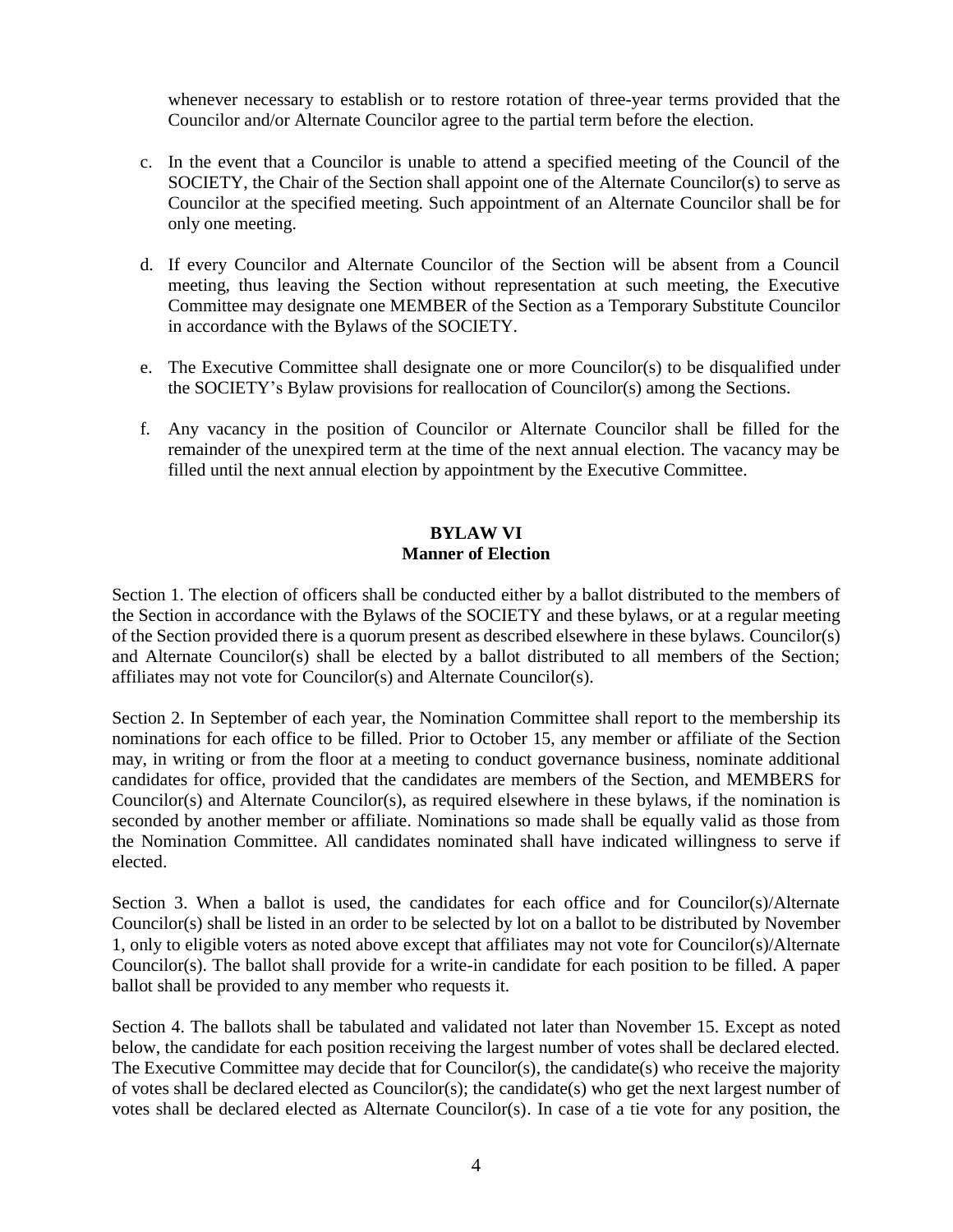Executive Committee, by ballot, shall elect from among the candidates who share the tie vote; the candidate receiving the largest number of votes shall be declared elected.

Section 5. The results shall be announced by the Section Chair or his or her designee as soon as possible after the election, and also published in the Section's newsletter and/or on the Section's website soon thereafter. The results shall be certified to the Executive Director of the SOCIETY not later than December 1.

Section 6. In accordance with the SOCIETY's Bylaws, balloting procedures should ensure fair balloting that is open to all eligible members, protection against fraudulent balloting, and the timely reporting and archiving of balloting results.

#### **BYLAW VII Recall of Elected Officials**

Section 1. The elected officials of the Section (officers and elected Executive Committee members, except not Councilor(s) and Alternate Councilor(s)) are subject to recall for neglect of duties or conduct injurious to the SOCIETY. Recall procedures are not applicable to Councilor(s) and Alternate Councilor(s).

Section 2. The recall of an official shall be initiated when a signed petition, indicating in writing the specific charges and reasonable substantiating evidence, is submitted to the Chair from at least five members of the Section. In the event the Chair is the official in question, the Chair-Elect shall receive the petition and shall assume the duties of the Chair with respect to this issue until the issue is resolved.

Section 3. The Chair shall, without delay, determine that the petitioners are aware of the gravity of their actions and the procedures to be followed. The Chair shall seek an alternate resolution to the problem and a withdrawal of the petition at this time. In the absence of a resolution to the problem, the Chair shall notify the members of the Executive Committee and call a special meeting within thirty days.

- a. The Executive Committee shall promptly continue the recall process or dismiss the petition as ill-founded or find an alternative solution to the problem. The Chair shall promptly inform the petitioners and the official of the decision of the Executive Committee. If no contact with the official can be made after a reasonable effort, the Executive Committee may remove the official in question with a two-thirds (2/3) vote of the remaining members.
- b. If the proceedings continue:
	- (1) The Chair shall assign the duties of the official to another qualified member of the Section, as required elsewhere in these bylaws, until the issue is resolved.
	- (2) The official shall be offered an opportunity to answer the allegations in the petition before the Executive Committee. A certified letter shall be sent to the last known address on the official SOCIETY membership roll. Upon notification, the official shall have thirty days to make a written response to the allegations.
	- (3) The Executive Committee shall decide whether or not to proceed after studying the official's response. The Chair shall inform the official and the petitioners of the decision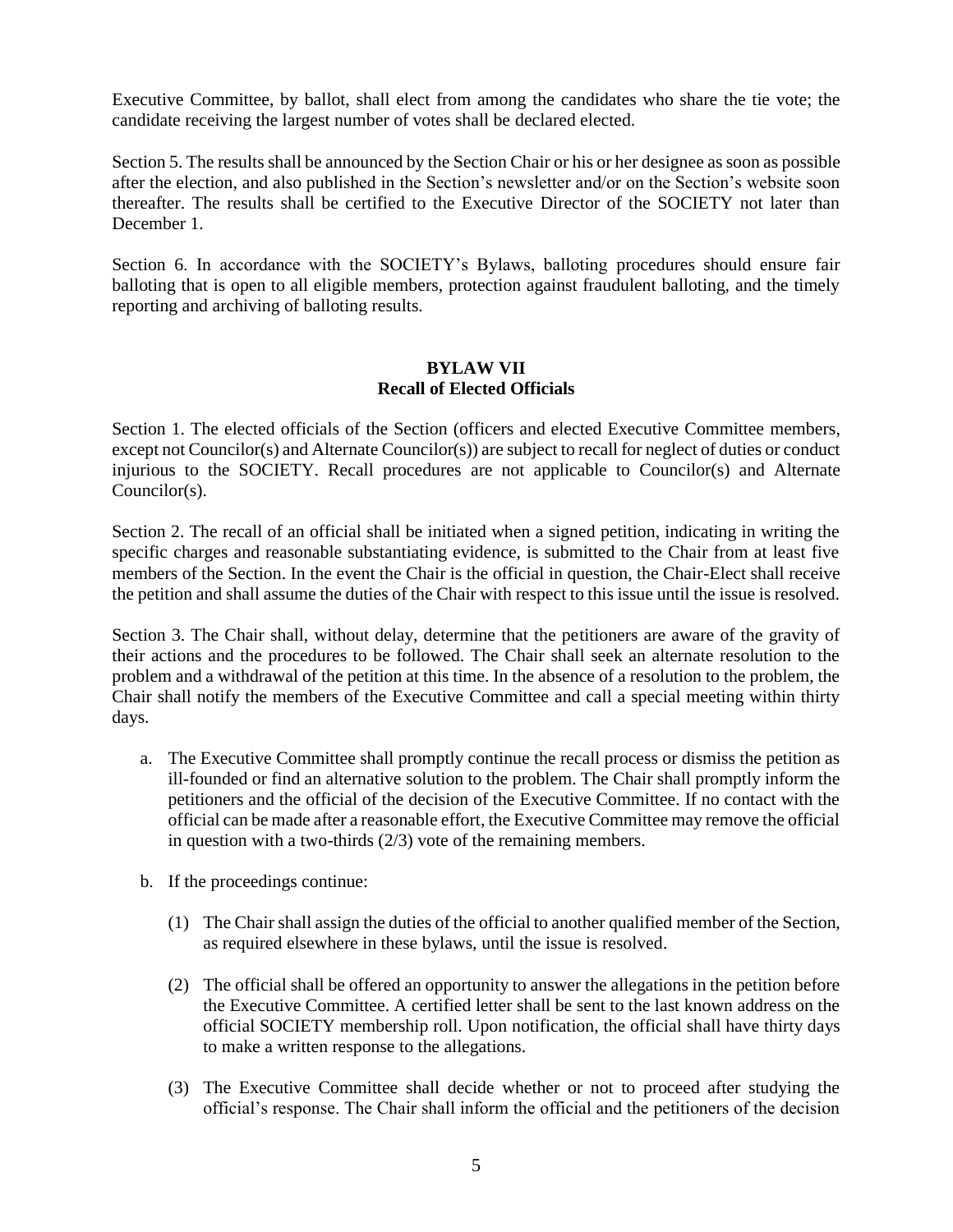of the Executive Committee. If the Executive Committee decides that the proceedings shall continue, the official shall choose one of the following options:

- (a) The official may resign.
- (b) The official may request a recall vote. Section members shall be informed, through brief written statements prepared by the Executive Committee and the official, of the issues involved with the recall vote. Both statements shall be distributed to the members with the ballot. A paper ballot shall be provided to any member who requests it. At least two-thirds (2/3) of the votes cast shall be required for the official to be removed from office. The membership shall be informed of the results of the recall vote.
- (c) The official may request a hearing and a recall vote by the remaining members of the Executive Committee. At least a two-thirds (2/3) vote of the remaining members of the Executive Committee shall be required to recall the official.
- (d) The official may choose not to respond and thus forfeit the position.

Section 4. The vacancy provisions of these bylaws shall be used to fill a vacancy caused by a recall process. The Executive Director of the SOCIETY shall be informed of the recall and the filling of the vacancy.

## **BYLAW VIII Committees**

Section 1. The Executive Committee shall establish committees as necessary for the proper operation of the Section. All committee members shall be members and/or affiliates of the SOCIETY and the Section.

Section 2. The Section shall have the following standing committee: Nomination.

#### **BYLAW IX Meetings**

Section 1. The Executive Committee shall designate the times and places of the Section's meetings as it finds necessary or desirable for the proper functioning of the Section. The Section shall hold at least one meeting annually to conduct governance business; however, this requirement may be modified by the Executive Committee.

Section 2. The Executive Committee shall set the order of business for meetings of the Section to conduct governance business. The order of business may be suspended by a majority vote of the members present.

Section 3. The Section may hold special meetings to conduct governance business upon the written request of a majority of the Executive Committee or upon the written request of 25 members of the Section. To be valid, such request shall be received by the Secretary at least ten days before the date requested for the meeting and shall state the exact nature of the business to be transacted. No other business shall transpire at such meetings.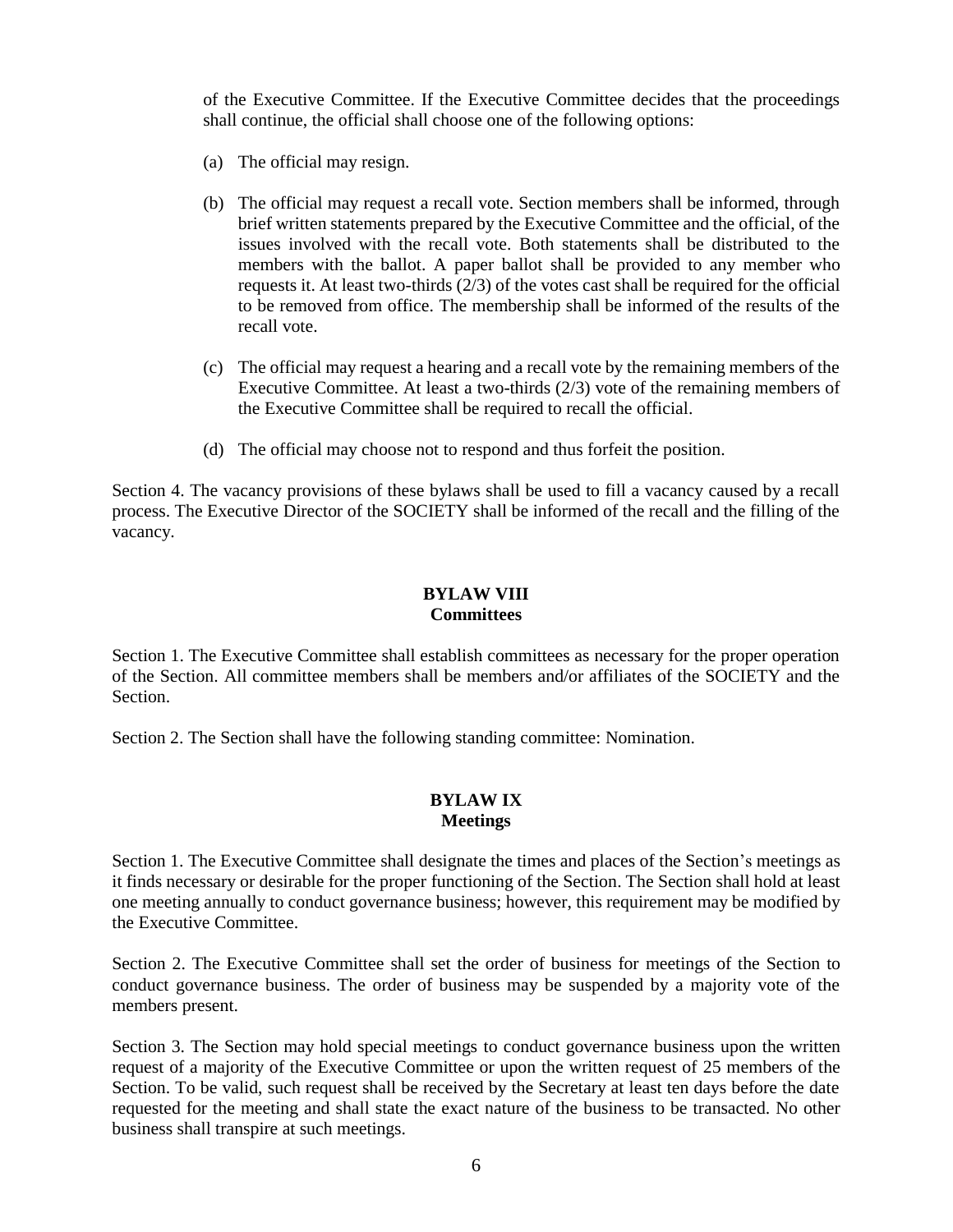Section 4. Meetings of the Executive Committee and meetings of the Section to conduct governance business, with the approval of the Executive Committee, may be held by means of electronic communications technology that permits those in attendance to read or hear the proceedings substantially concurrently with their occurrence, to vote on matters submitted, to pose questions, and to make comments.

Section 5. The Executive Committee shall meet upon due notice either at the call of the Chair or upon request of a majority of its members. A quorum for an Executive Committee meeting shall consist of a majority of the voting members of the Committee. In the absence of a quorum, called meetings of the Executive Committee shall adjourn to a specific date.

Section 6. Due notice of the Section's meetings, not including committee meetings, shall be sent to each member and affiliate of the Section. A quorum for the transaction of governance business at such a Section meeting shall consist of five members of the Section. No governance business shall be conducted in the absence of a quorum.

Section 7. The fee for registration at any special meeting shall be decided by the Executive Committee in accordance with the Constitution of the SOCIETY.

Section 8. The most recent edition of *Robert's Rules of Order Newly Revised* shall be the parliamentary authority for all matters not covered in these bylaws or in the SOCIETY's documents.

## **BYLAW X Finances**

Section 1.

- a. Members of the Section may be assessed voluntary Local Section dues in an amount set by the Executive Committee. The Executive Committee shall have the option to waive or discount dues for STUDENT MEMBERS and for others as provided in the SOCIETY's Bylaws for waived or discounted dues.
- b. Society Affiliates may be assessed annual dues in an amount set by the Executive Committee.
- c. The annual dues of Local Section Affiliates shall be determined by the Executive Committee in accordance with the Constitution and Bylaws of the SOCIETY, and as mentioned elsewhere in these bylaws.

Section 2. The Section may raise or collect funds to be expended for local purposes, and may have the entire management and control of such funds insofar as such management and control shall not conflict with any provision of these bylaws or with the Constitution or Bylaws of the SOCIETY.

Section 3. The Section may receive donations or bequests made to it, and may expend or invest the same on behalf of the Section. Such expenditures or investments shall be made by the Treasurer of the Section upon authorization by the Executive Committee.

Section 4. An annual audit of the books of the Treasurer and of any other transactions regarding the Section's funds shall be conducted by two or more disinterested members or individuals, appointed by